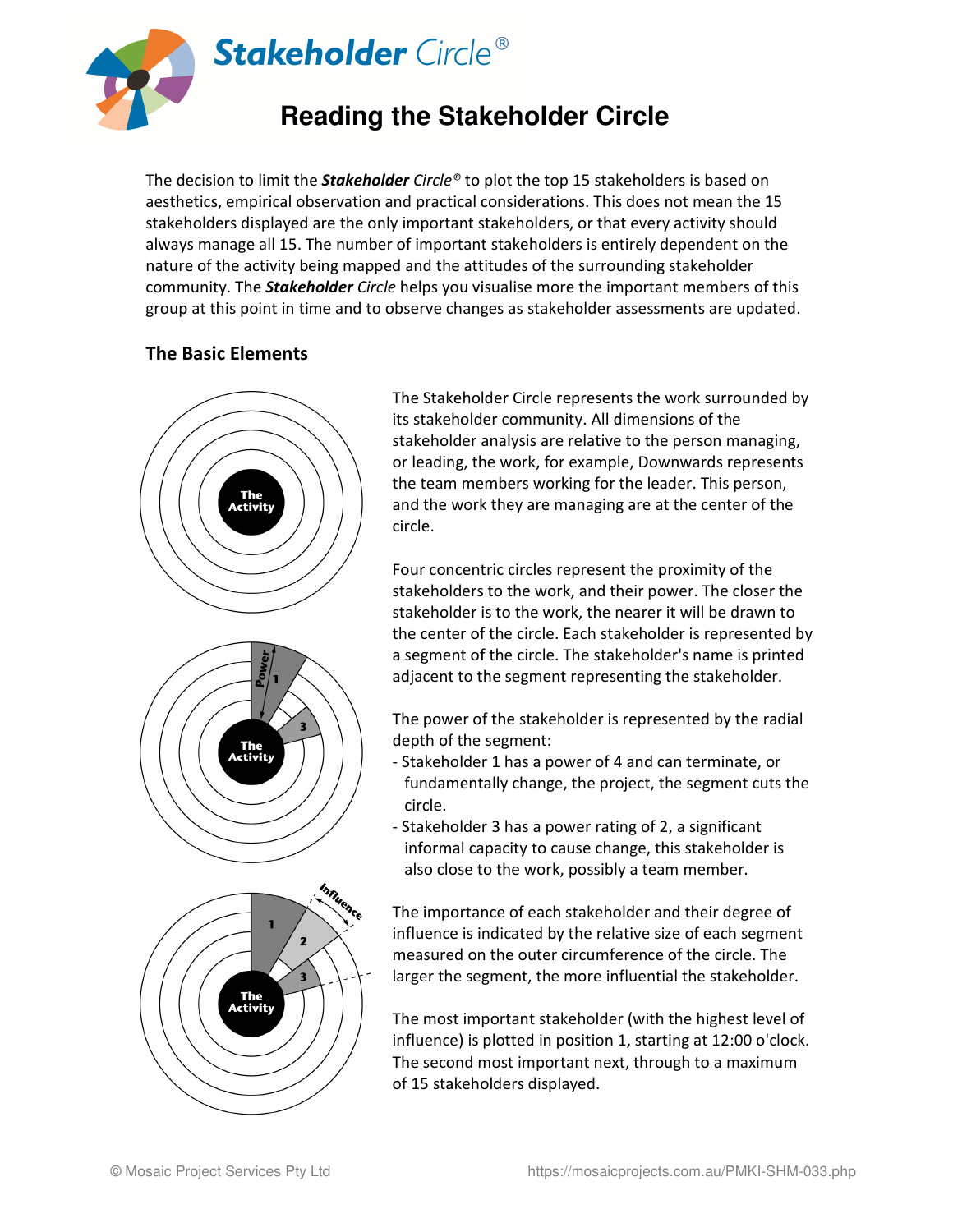

# **Reading the Stakeholder Circle**

#### **Power and Proximity**

Power and proximity values interact on the same dimension. Power is the primary rating; the proximity rating positions the segment if the power rating is less than 4. As discussed above, the radial depth of each segment is determined by the power rating, a low power rating of 1 only occupies one of the 4 concentric circles, a high-power rating of 4 occupies all 4 concentric circles.

For power ratings less than 4, the proximity rating determines the positioning of the segment within the stakeholder circle as shown in the following tables:

| Proximity = $4$                 | Proximity = $3$ | Proximity = $2$ | Proximity = $1$ |  |
|---------------------------------|-----------------|-----------------|-----------------|--|
|                                 |                 |                 |                 |  |
|                                 |                 |                 |                 |  |
|                                 |                 |                 |                 |  |
|                                 |                 |                 |                 |  |
|                                 |                 |                 |                 |  |
|                                 |                 |                 |                 |  |
|                                 |                 |                 |                 |  |
|                                 |                 |                 |                 |  |
| The Activity (Centre of Circle) |                 |                 |                 |  |

Power Rating of 1 - only 1 of the concentric circles is filled

**Power Rating of 2** - 2 of the concentric circles are filled

| Proximity = $3$                 | Proximity = $2$ | Proximity = $1$ |  |  |  |
|---------------------------------|-----------------|-----------------|--|--|--|
|                                 |                 |                 |  |  |  |
|                                 |                 |                 |  |  |  |
|                                 |                 |                 |  |  |  |
|                                 |                 |                 |  |  |  |
|                                 |                 |                 |  |  |  |
| The Activity (Centre of Circle) |                 |                 |  |  |  |
|                                 |                 |                 |  |  |  |

**Power Rating of 3** - 3 of the concentric circles are filled

| Proximity = $4$                 | Proximity = $3$ | Proximity = $2$ | Proximity = $1$ |  |
|---------------------------------|-----------------|-----------------|-----------------|--|
|                                 |                 |                 |                 |  |
|                                 |                 |                 |                 |  |
|                                 |                 |                 |                 |  |
|                                 |                 |                 |                 |  |
| The Activity (Centre of Circle) |                 |                 |                 |  |